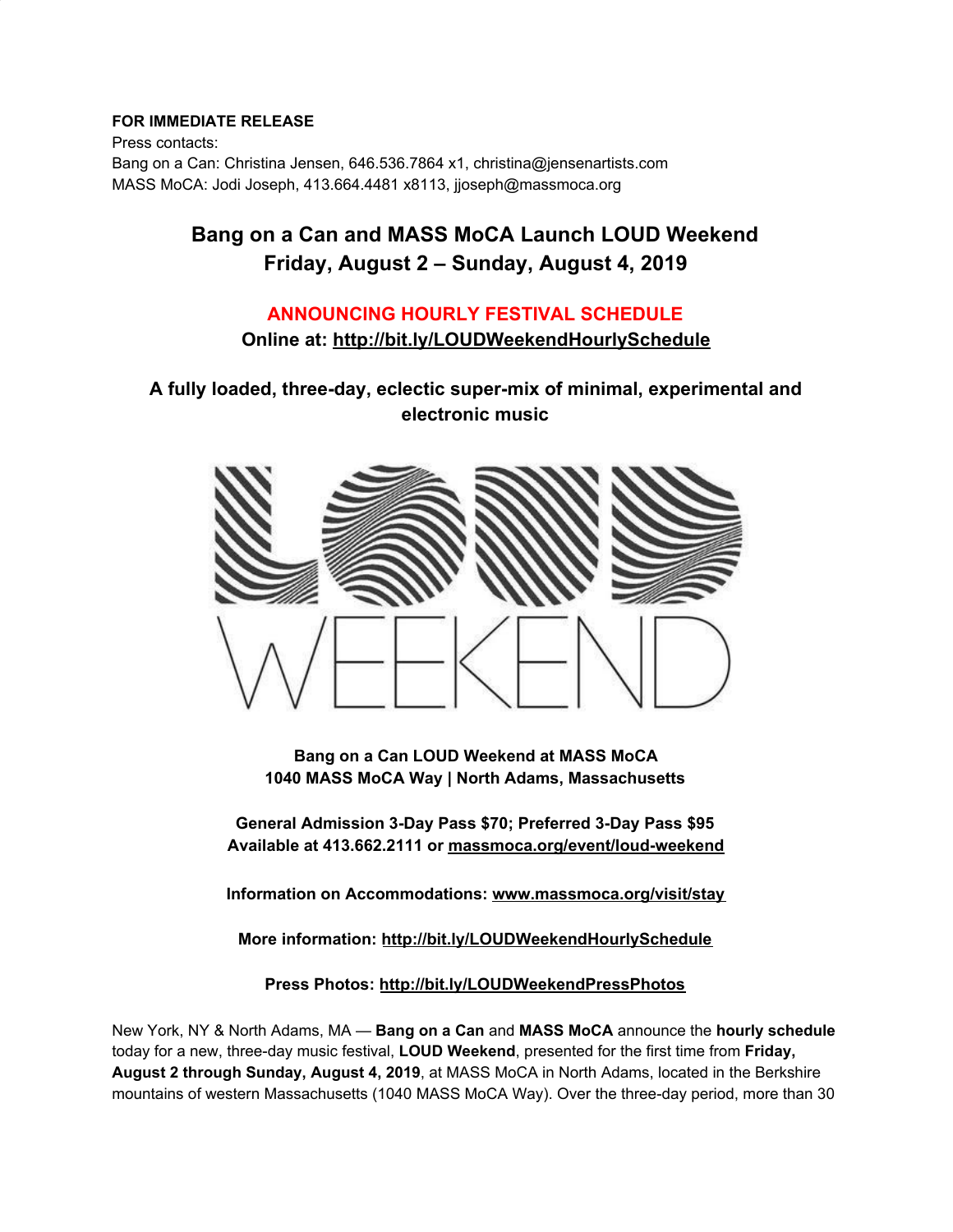concerts will take place in the museum's vast galleries and throughout its stunning collection of indoor and outdoor performing arts venues.

LOUD Weekend is an expansion of Bang on a Can's long-running Bang on a Can Marathon, tripling that inclusive and ambitious programming from one day, to three days. Of the new project, Bang on a Can co-founders and artistic directors **Michael Gordon**, **David Lang**, and **Julia Wolfe** say:

"12 hours is not enough! We are revving up the Marathon format so you can feel the full range of revolutionary curiosity in the music world today. We call it LOUD Weekend."

Festival Passes include museum admission to MASS MoCA's 250,000 sq. ft. of art, including installations by Annie Lennox, a major survey of Cauleen Smith, and the largest-ever exhibition of Houston-based artist Trenton Doyle Hancock, in addition to virtual reality experiences by Laurie Anderson, nine immersive installations by James Turrell, two large galleries filled with the handmade instruments of musicologist Gunnar Schonbeck, and more. Performances will take place throughout the museum grounds in venues including the Hunter Center, Club B10, Building 6 Event Space, Wardwell Gallery, The Chalet, Building 5 Gallery, and more.

Highlights of the inaugural **Bang on a Can LOUD Weekend at MASS MoCA** include: the incomparable and outer-planetary **Sun Ra Arkestra**; the electric **Bang on a Can All-Stars** performing *Field Recordings*, a major multi-media concert of endless ambient textures, film, and electro-acoustic forays into the future; **Dither Guitar Quartet** in music by **Tristan Perich** and **Brendon Randall-Myers**; *Dracula* – the timeless, classic, original 1931 film brought to life with **Philip Glass**' acclaimed score, featuring **Michael Riesman** of the Philip Glass Ensemble; **Brian Eno**'s pre-ambient classic *Discreet Music* performed by **Contact**; a communal, open-to-the-public, all ages and skill levels performance of **Pauline Oliveros**' *Sonic Meditations*; a hypnotic other-worldly odyssey solo set by electronic multi-instrumentalist and singer **Julianna Barwick**; the just intonation electric guitar driven Baltimore band **Horse Lords**; pioneering composer-singer **Pamela Z**'s unique blend of operatic bel canto and live digital looping; composer-singer-instrument inventor **Lesley Flanigan**'s live sonic sculpture; special guest composers **Annie Gosfield**, **Tristan Perich**, **Brendon Randall-Myers**, plus music by Bang on a Can co-founders **Michael Gordon**, **David Lang**, **Julia Wolfe**; and performances by **Gregg August**, **Vicky Chow**, **David Cossin**, **Mark Stewart**, **Ken Thomson**, **Brad Lubman**, **Nick Photinos**, **Todd Reynolds**, **Lauren Radnofsky**, additional solo sets by **Michael Riesman**, and many more. (*See full schedule below*.)

LOUD Weekend at MASS MoCA concludes the 18<sup>th</sup> annual Bang on a Can Summer Music Festival at MASS MoCA, a professional development program led by today's pioneers of experimental music for young composers and performers selected from an international applicant pool, which runs from July 15-August 4, 2019.

#### **Bang on a Can LOUD Weekend at MASS MoCA hourly schedule (subject to change):**

**For the most updated schedule: [http://bit.ly/LOUDWeekendHourlySchedule](https://u7061146.ct.sendgrid.net/wf/click?upn=v19UDW8FsixrCS-2Fm9-2By91L1C4cpDgZheRGtqtn4VhYJK49aABrlLHsYOJImX-2Bpt6_DruDjhchMBr5xQkz3h1qcOnjZc-2BCsAVhraQ7DxYhbA2-2BHLQf-2BHKWaWi2FTM7QHo-2Fd7eCMDRMAhfd2mcWSs-2FpzNW9MmuPwV7rH-2FbDd7DdSSZYHWAqH2JGGQu188fxWQAUPobmy6wMwj34BpEPkVClOJhRL4O9Y3UcQn0a6r7738LeW-2Fcal-2F1z2apgTo7mRfAtNYwMxyie8Bh6vyyo8o0eLgh3z7HxgyPdxsNzzFMkrRZXH4QliyxkIl8Xd-2B8t3t4CdXkuE7plxZhOealJhFBlhpL5RmTUUQumAZTAaPCtnY5JSfGOUtcL47Xq-2FjzgBIyn7Yzab7GV2CaYzq8eLtpcbpqtTklgwsZ3gKkrq5jmCVY-3D)**

**Friday, August 2, 2019: 4pm-12am**

**4:00pm**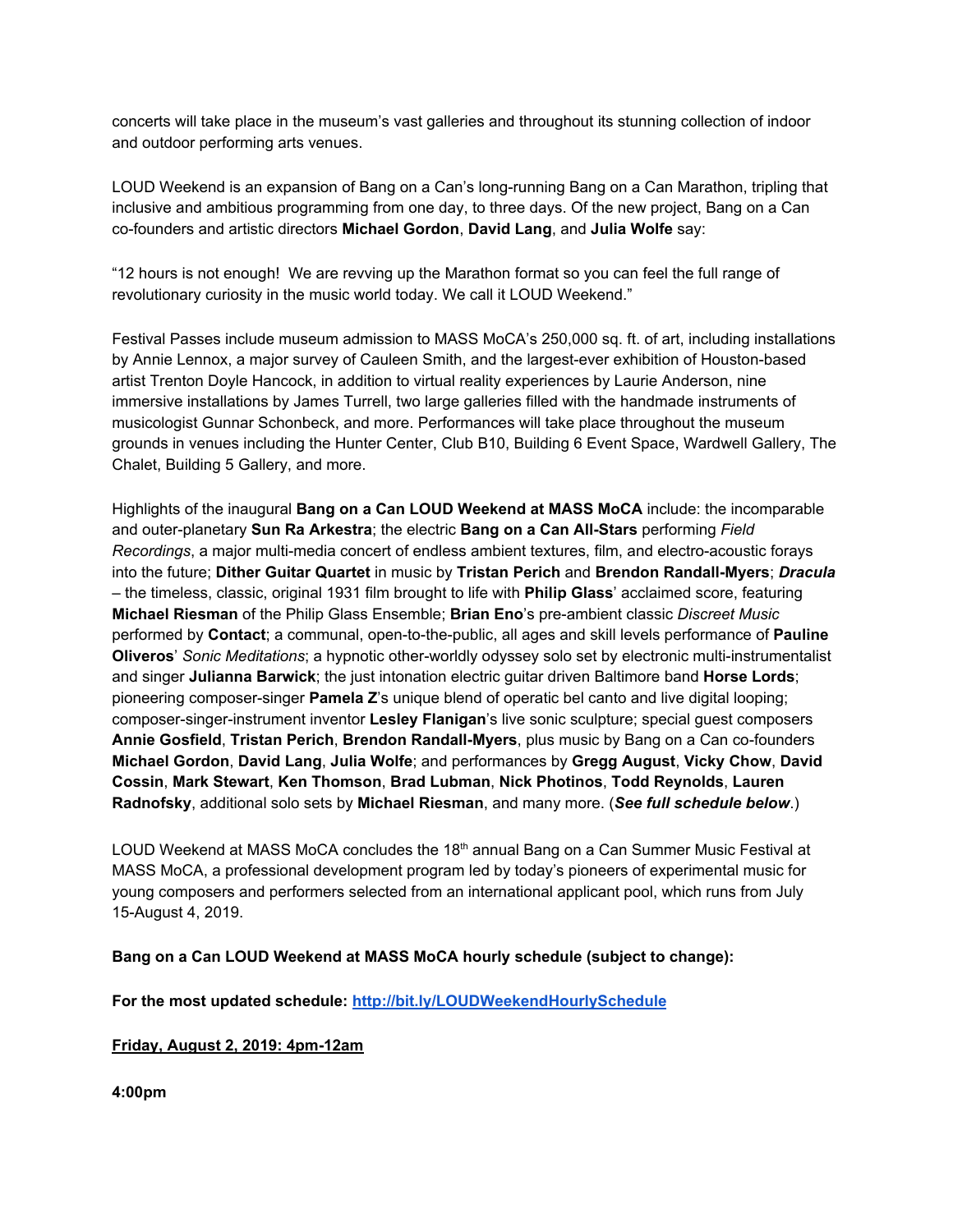JULIUS EASTMAN, *Gay Guerrilla* | ANNIE GOSFIELD, *Flying Sparks and Heavy Machinery* | PAMELA Z, *Attention* (with film) [Hunter Center]

#### **5:30pm**

DITHER plays TRISTAN PERICH: *Interference Logic* [Building 6 Event Space]

#### **6:00pm**

PETER MAXWELL DAVIES, *Eight Songs for a Mad King* [Club B10]

#### **6:30pm**

SOO-YEON LYUH plays music for the Haegum [The Chalet]

#### **7:30pm**

BANG ON A CAN ALL-STARS play FIELD RECORDINGS with special guest PAMELA Z [Hunter Center] *Music by Anna Clyne, Ben Frost, Michael Gordon, David Lang, Todd Reynolds, Julia Wolfe, Pamela Z*

#### **8:30pm**

MICHAEL RIESMAN plays PHILIP GLASS [Wardwell Gallery]

#### **9:00pm**

DITHER plays BRENDON RANDALL-MYERS, *Dynamics of Vanishing Bodies* [Club B10] LESLEY FLANIGAN [The Chalet]

#### **10:00pm**

BRIAN ENO, *Discreet Music* performed by CONTACT with film "Deck" by SUZANNE BOCANEGRA [Hunter Center]

#### **11:00pm**

BANG ON A CAN STREET ENSEMBLE [The Chalet]

#### **Saturday, August 3, 2019: 10:45am-1am**

**11:15am** Orchestra of Original Instruments Fanfare [Courtyard]

# **12:00pm**

WORLD PREMIERE COMPOSER CONCERT 1 [Hunter Center] *Music by Sophia Jani, Soo Yeon Lyuh, Darian Donovan Thomas, Dai Wei*

#### **12:00pm-6:00pm**

FOUND SOUND NATION'S OUROBORIUM (Building 6.1A) Interactive Geodesic Dome (Family Friendly!)

#### **1:00pm**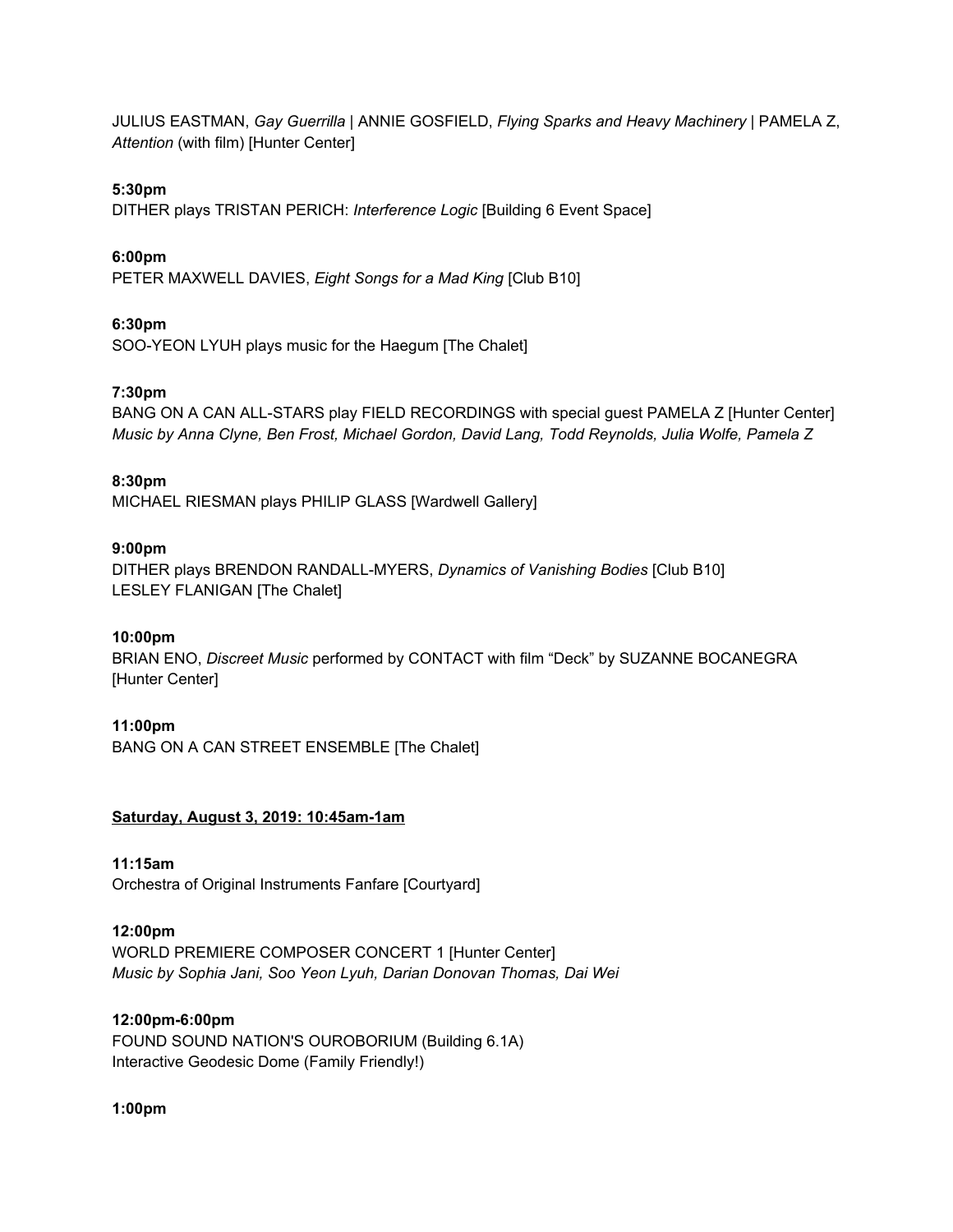Bang on a Can Street Ensemble [Spencer Finch]

**1:30pm**

ANNEA LOCKWOOD, *Thousand Year Dreaming* [Building 6 Event Space]

**2:00pm**

PETER MAXWELL DAVIES, *Eight Songs for a Mad King* [Club B10]

**2:30pm** GREGG AUGUST Ensemble [The Chalet]

**3:30pm** HANS ABRAHAMSEN, *Schnee* [Hunter Center]

**5:00pm** CONTACT plays CANADA - Allison Cameron, Jordan Nobles, Jerry Pergolesi, Ann Southam [Building 5] PAMELA Z [The Chalet]

**6:00pm** JULIUS EASTMAN, *Stay On It* [Club B10]

**6:30pm** JULIANNA BARWICK [Hunter Center]

**7:30pm** ROBERT BLACK [Building 5]

**8:30pm** SUN RA ARKESTRA [Hunter Center]

**9:30pm** ANNIE GOSFIELD, *Detroit Industry* and *Almost Truths and Open Deceptions* [Club B10]

**10:00pm** HORSE LORDS [The Chalet]

**11:00pm** PHILIP GLASS: *Dracula* with film [Hunter Center]

**12:00am** TRISTAN PERICH [The Chalet]

#### **Sunday, August 4, 2019: 11:30am-5pm**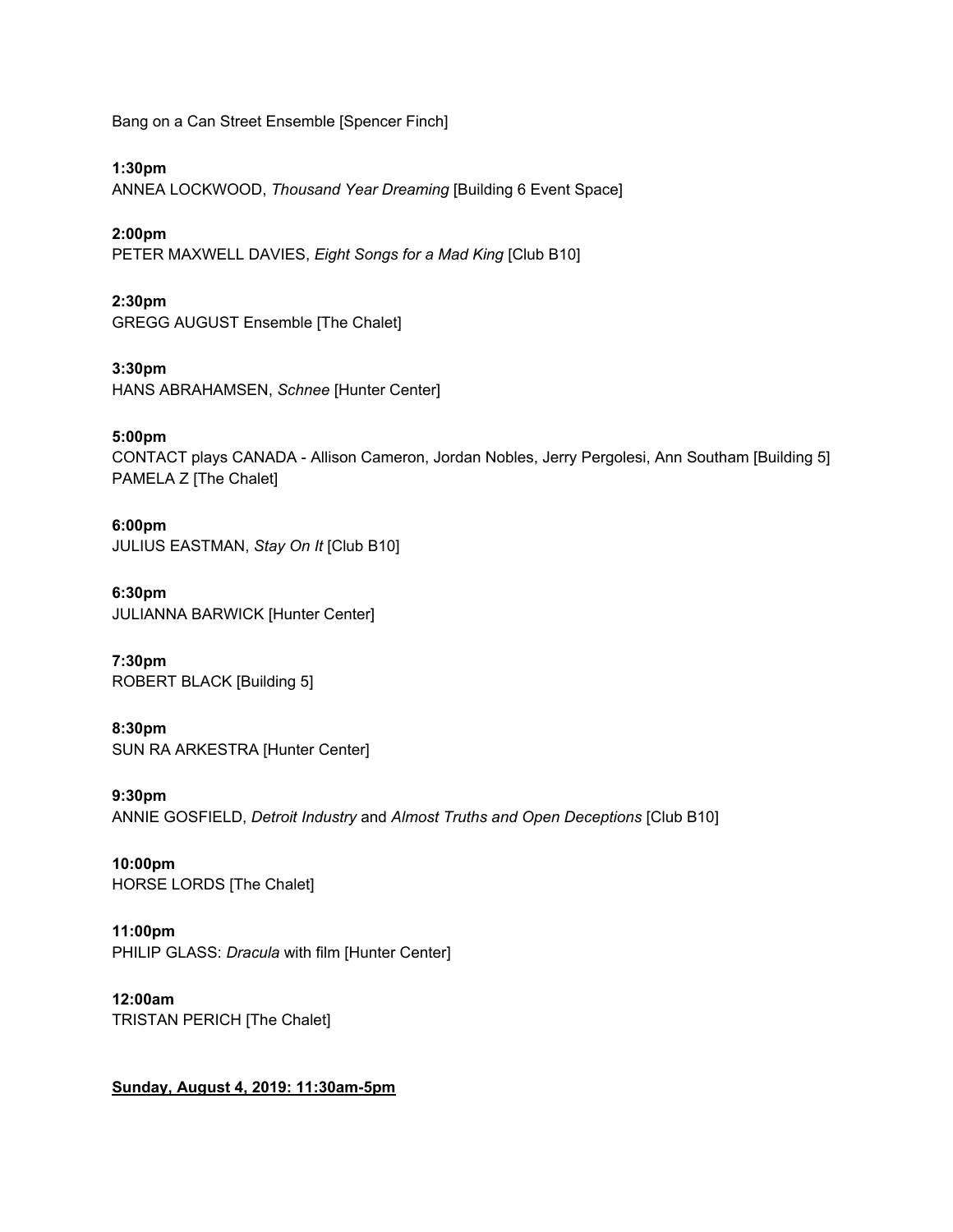#### **11:30am**

WORLD PREMIERE COMPOSER CONCERT 2 [Hunter Center] *Music by Rafailia Bampasidou, Matiss Cudars, Celia Swart, Phong Tran*

#### **12:00-3:00pm**

Found Sound Nation's Ouroborium [Building 6.1A] Interactive Geodesic Dome (Family Friendly!)

#### **12:30pm**

VICKY CHOW plays TRISTAN PERICH: Surface Image [Building 6 Event Space]

#### **1:00pm**

ANNIE GOSFIELD & ROGER KLEIER [Club B10]

#### **2:30pm**

MICHAEL GORDON, *Dry* | DAVID LANG, *prayers for night and sleep* | JULIA WOLFE, *my lips from speaking* [Hunter Center]

#### **4:00pm**

PAULINE OLIVEROS: *The Worldwide Tuning Meditation* IONE, meditation instructor [Hunter Center]

**About Bang on a Can:** Bang on a Can is dedicated to making music new. Since its first Marathon concert in 1987, Bang on a Can has been creating an international community dedicated to innovative music, wherever it is found. With adventurous programs, it commissions new composers, performs, presents, and records new work, develops new audiences, and educates the musicians of the future. Bang on a Can is building a world in which powerful new musical ideas flow freely across all genres and borders. Bang on a Can plays "a central role in fostering a new kind of audience that doesn't concern itself with boundaries. If music is made with originality and integrity, these listeners will come." (*The New York Times*)

Bang on a Can has grown from a one-day New York-based Marathon concert (on Mother's Day in 1987 in a SoHo art gallery) to a multi-faceted performing arts organization with a broad range of year-round international activities. "When we started Bang on a Can, we never imagined that our 12-hour marathon festival of mostly unknown music would morph into a giant international organization dedicated to the support of experimental music, wherever we would find it," write Bang on a Can Co-Founders Michael Gordon, David Lang and Julia Wolfe. "But it has, and we are so gratified to be still hard at work, all these years later. The reason is really clear to us – we started this organization because we believed that making new music is a utopian act – that people needed to hear this music and they needed to hear it presented in the most persuasive way, with the best players, with the best programs, for the best listeners, in the best context. Our commitment to changing the environment for this music has kept us busy and growing, and we are not done yet."

In addition to **LOUD Weekend**, current projects include **The People's Commissioning Fund**, a membership program to commission emerging composers; the **Bang on a Can All-Stars**, who tour to